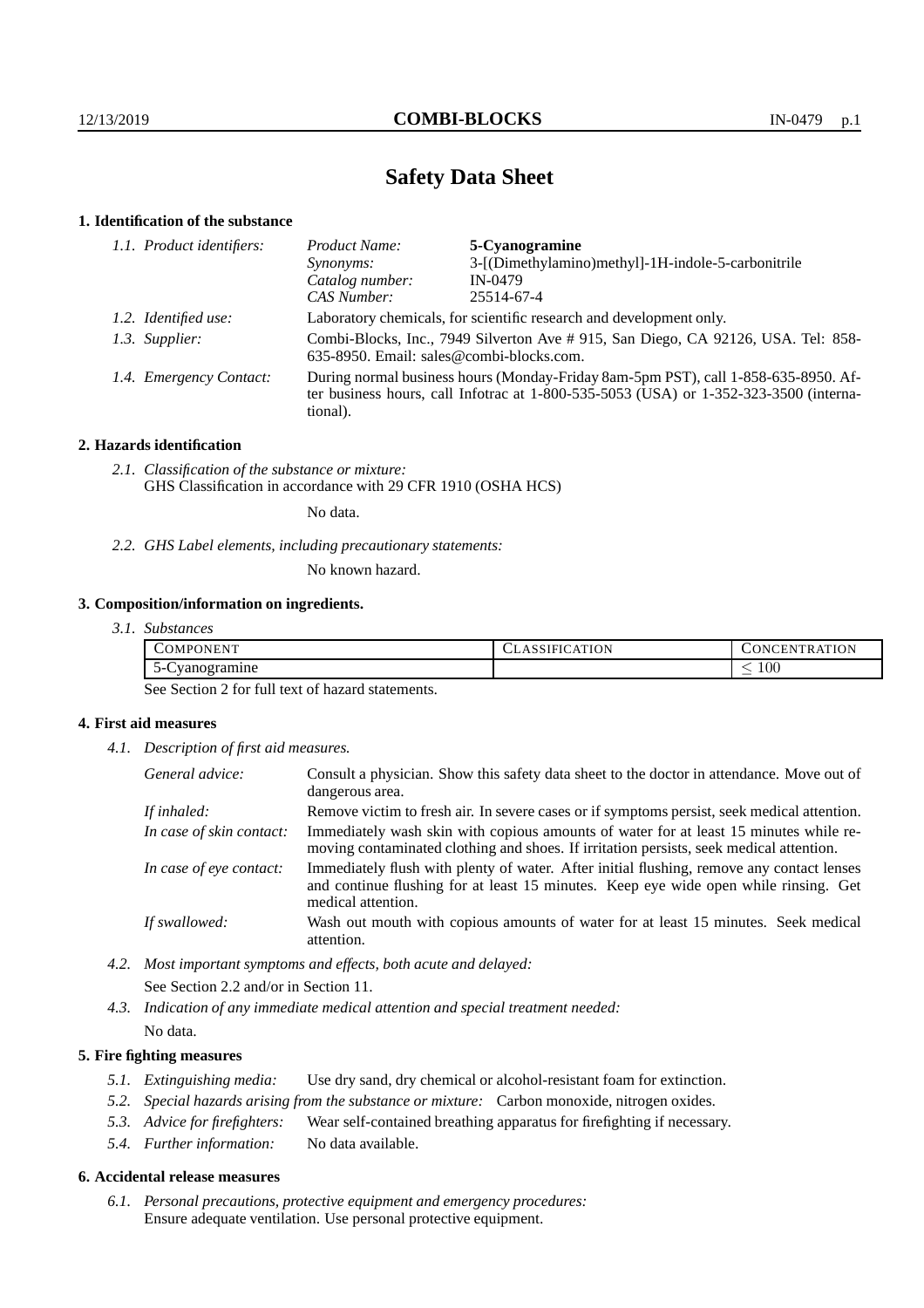| 6.2. Environmental precautions:                                                                                                                                                                                                                            |                                                                                                                                                                                                                                                                                                                        |  |  |
|------------------------------------------------------------------------------------------------------------------------------------------------------------------------------------------------------------------------------------------------------------|------------------------------------------------------------------------------------------------------------------------------------------------------------------------------------------------------------------------------------------------------------------------------------------------------------------------|--|--|
| Should not be released into the environment. See Section 12 for additional ecological information.                                                                                                                                                         |                                                                                                                                                                                                                                                                                                                        |  |  |
| 6.3. Methods and materials for containment and cleaning up:                                                                                                                                                                                                |                                                                                                                                                                                                                                                                                                                        |  |  |
| Sweep up or vacuum up spillage and collect in suitable container for disposal.                                                                                                                                                                             |                                                                                                                                                                                                                                                                                                                        |  |  |
| 6.4. Reference to other sections:                                                                                                                                                                                                                          |                                                                                                                                                                                                                                                                                                                        |  |  |
|                                                                                                                                                                                                                                                            | Refer to protective measures listed in Sections 8 and 13.                                                                                                                                                                                                                                                              |  |  |
| 7. Handling and storage                                                                                                                                                                                                                                    |                                                                                                                                                                                                                                                                                                                        |  |  |
|                                                                                                                                                                                                                                                            | 7.1. Precautions for safe handling: Avoid contact with skin and eyes. Avoid inhalation of vapour or mist. Keep away<br>from sources of ignition - No smoking. Take measures to prevent the build up of electro-<br>static charge. For precautions see section 2.2.                                                     |  |  |
| 7.2. Conditions for safe storage, including any incompatibilities: Store refrigerated. Keep container tightly closed in<br>a dry and well-ventilated place. Containers which are opened must be carefully resealed<br>and kept upright to prevent leakage. |                                                                                                                                                                                                                                                                                                                        |  |  |
| 7.3. Specific end use(s):                                                                                                                                                                                                                                  | Laboratory chemicals, for scientific research and development only.                                                                                                                                                                                                                                                    |  |  |
| 8. Exposure Controls / Personal protection                                                                                                                                                                                                                 |                                                                                                                                                                                                                                                                                                                        |  |  |
| 8.1. Control parameters:                                                                                                                                                                                                                                   |                                                                                                                                                                                                                                                                                                                        |  |  |
|                                                                                                                                                                                                                                                            | Components with workplace control parameters: Contains no substances with occupational exposure limit values.                                                                                                                                                                                                          |  |  |
| 8.2. Exposure controls:                                                                                                                                                                                                                                    |                                                                                                                                                                                                                                                                                                                        |  |  |
|                                                                                                                                                                                                                                                            | Appropriate engineering controls: Ensure that eyewash stations and safety showers are close to the workstation<br>location. Ensure adequate ventilation, especially in confined areas.                                                                                                                                 |  |  |
| Personal protective equipment:                                                                                                                                                                                                                             |                                                                                                                                                                                                                                                                                                                        |  |  |
| Eye/face protection:                                                                                                                                                                                                                                       | Wear appropriate protective eyeglasses or chemical safety goggles as described by OSHA's<br>eye and face protection regulations in 29 CFR 1910.133 or European Standard EN166.                                                                                                                                         |  |  |
| Skin protection:                                                                                                                                                                                                                                           | Handle with gloves. Gloves must be inspected prior to use. Use proper glove removal<br>technique (without touching glove's outer surface) to avoid skin contact with this product.<br>Dispose of contaminated gloves after use in accordance with applicable laws and good<br>laboratory practices. Wash and dry hands |  |  |

Body Protection: Complete suit protecting against chemicals, Flame retardant antistatic protective clothing., The type of protective equipment must be selected according to the concentration and amount of the dangerous substance at the specific workplace.

Respiratory protection:

Control of environmental exposure: Prevent further leakage or spillage if safe to do so. Do not let product enter drains.

# **9. Physical and chemical properties**

*9.1. Information on basic physical and chemical properties*

| (a)      | Appearance:                                   | Solid          |
|----------|-----------------------------------------------|----------------|
| (b)      | Odour:                                        | No data        |
| (c)      | Odour Threshold:                              | No data        |
| (d)      | pH:                                           | No data        |
| (e)      | Melting point/freezing point:                 | $140 - 150$ °C |
| (f)      | Initial boiling point and boiling range:      | No data        |
| (g)      | Flash point:                                  | No data        |
| (h)      | Evaporatoin rate:                             | No data        |
| (i)      | Flammability (solid, gas):                    | No data        |
| (j)      | Upper/lower flammability or explosive limits: | No data        |
| $\rm(k)$ | Vapour pressure:                              | No data        |
| (1)      | Vapour density:                               | No data        |
| (m)      | Relative density:                             | No data        |
| (n)      | Water solubility:                             | No data        |
| $\circ$  | Partition coefficient: n-octanol/water:       | No data        |
| (p)      | Auto-ignition:                                | No data        |
| (q)      | Decomposition temperature:                    | No data        |
| (r)      | Viscosity:                                    | No data        |
| (s)      | Explosive properties:                         | No data        |
| (t)      | Oxidizing properties:                         | No data        |
|          |                                               |                |